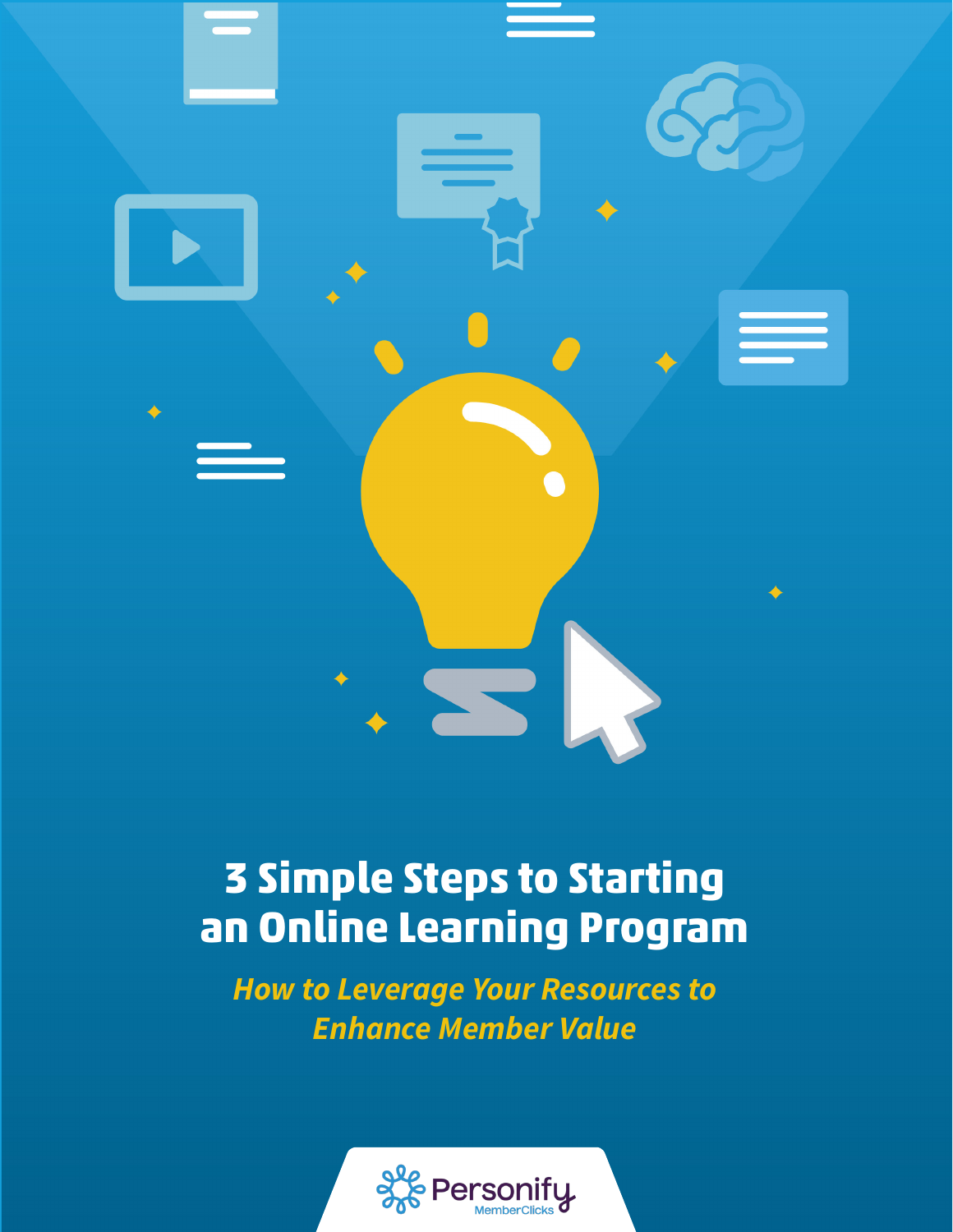# **Why launch an online learning program?**

**Administering an online learning program whether it's simply granting access to certain resources or helping with industry-specific certification — has become pretty popular among associations. And for good reason!**

Your members and the industry at large already consider you an expert, and you already have tons of valuable content that they want. Plus, there are a number of ways such a program can easily make an impact on membership value.

Getting started on a new initiative, though, is tricky. We understand! It can be pretty overwhelming when you think about the big picture. But, we're willing to bet that you're already set up for success and you don't even know it...

That's why we put together this guide. In this guide, we'll show you that starting your online learning program is a whole lot easier than you may think. (And, we'll give you some tips for using it to strengthen the value of your membership.)

# **Let's get started!**

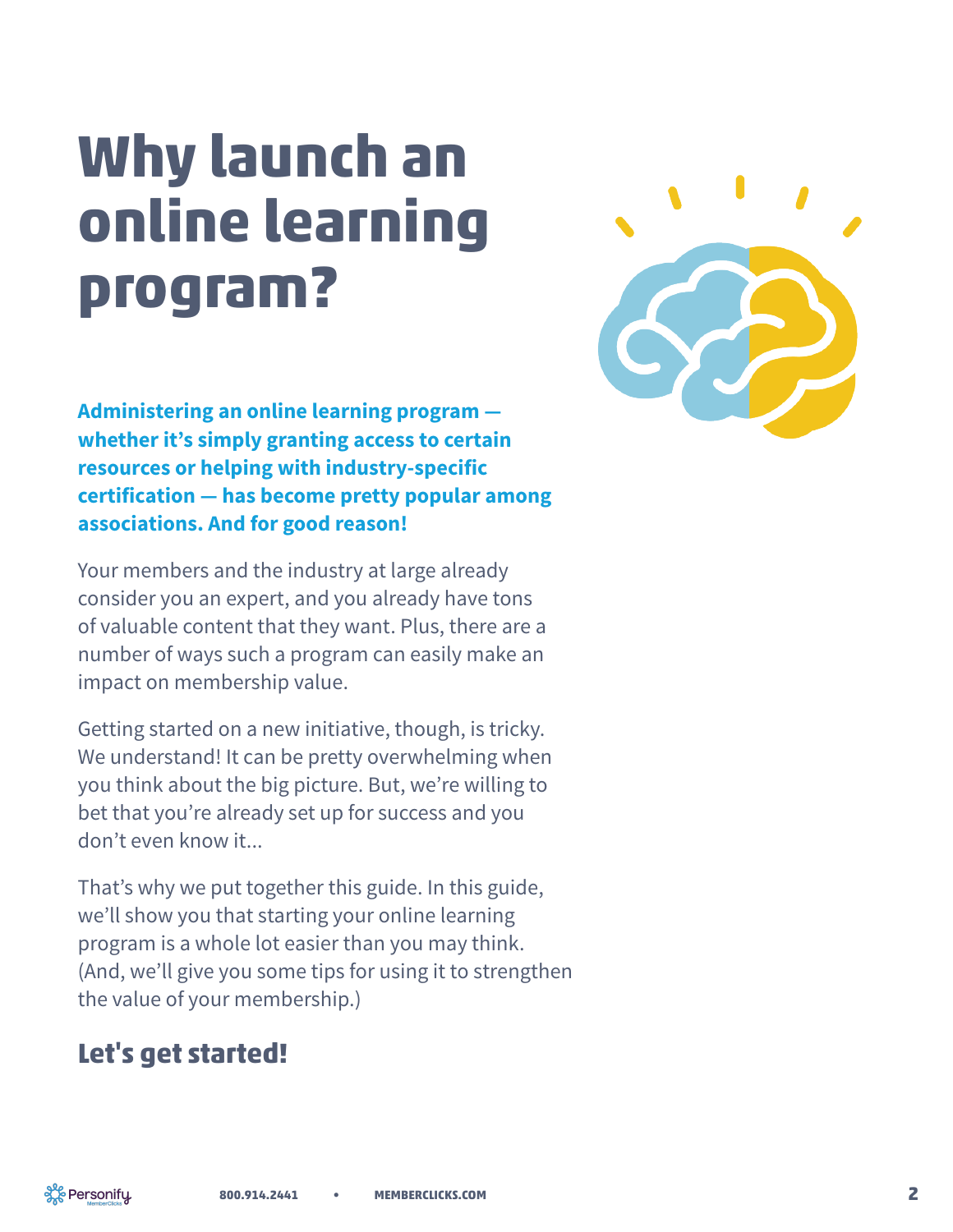# **Getting up and running**

**You HAVE the resources, and the means for creating more, it's just a matter of building a learning program that's digestible and meaningful for your learners. (Members and non-members! More on that later.) Here's how:**

# 1**Get your content in order**

Make a list of every single resource you already have — videos, whitepapers, eBooks, webinar recordings, blog posts, etc. — and where the file is located. Doing a comprehensive audit will give you a good idea of what you have to work with. (And not only that, but it'll be inspiring, too. Just look at all that content you've already created!) Then, start to build out your program by creating categories based on that list. For example:

**• Helping your learners earn credit toward an industry certification?** Your categories might be similar to

the certification requirements.

- **• Creating a simple content distribution system?** Perhaps you categorize by topic, role, or career level — or all three.
- **• Creating your own accreditation program from scratch?** Categories are totally up to you!

As you can see, these categories are really dependent on your organization's goal for starting your online learning program. Once that's defined, and your content is audited, you should be well on your way to having your program spelled out.

Now that you have a good scope on your existing content, do you notice any information gaps? Brainstorm a couple lists of resources that would complete each category: one of your immediate needs and one of the "nice to haves" you can work toward later.

*Tip: Your association's events are one of your most valuable sources of content. If you aren't already, consider looking into videography services that can capture that value to be distributed later. (Doing so could help fill in any information gaps, too.)*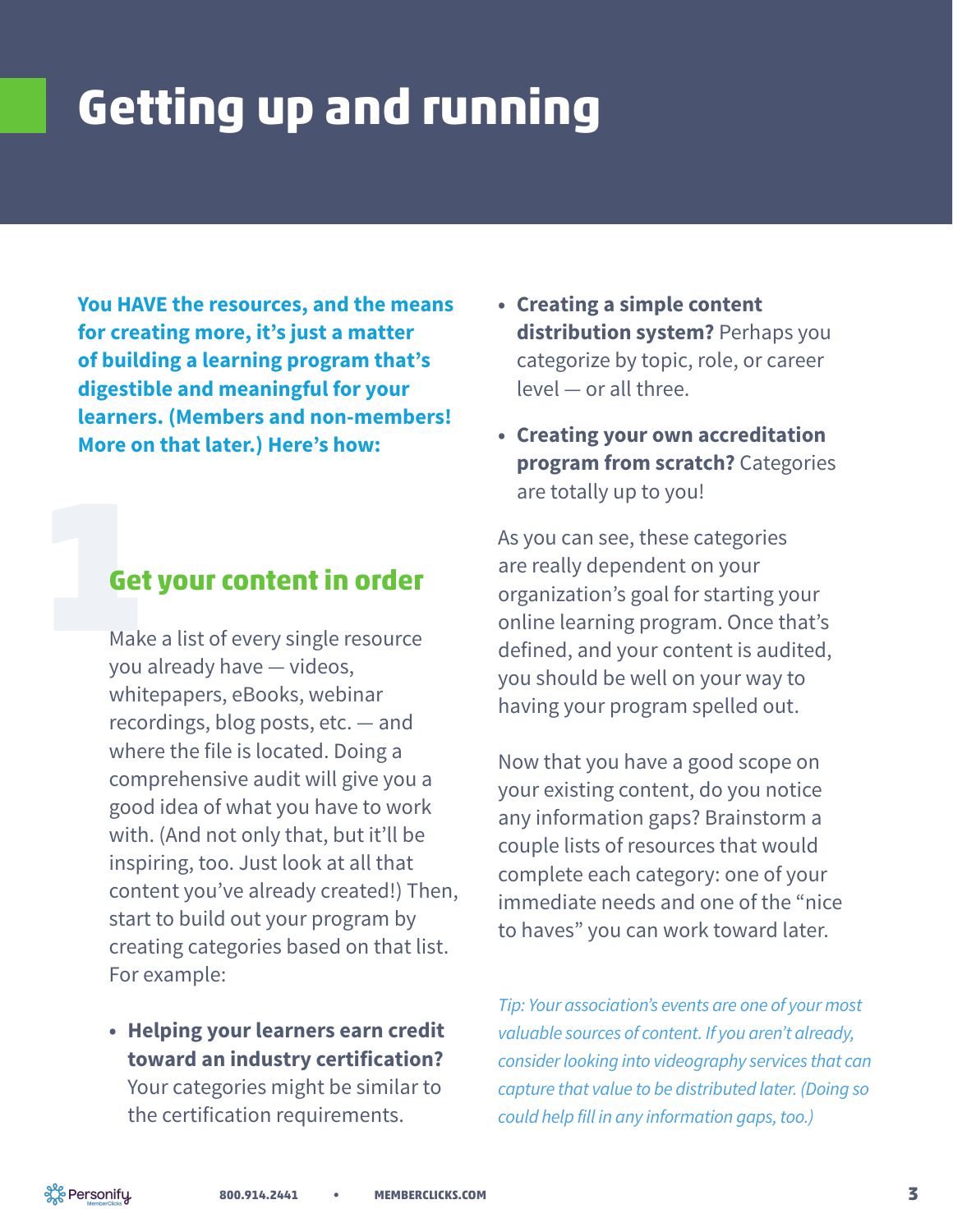# 2**Find a platform to host your program**

A truly beneficial online learning program needs to be administered through a learning management system, or LMS. Keeping documents on your computer and sending them over email isn't going to cut it! Using an LMS will create a refreshing, polished experience that your learners will want to return to again and again.

Don't fret! Finding the right platform should be simple if you keep three things in mind:

- **• Focus on ease-of-use, for** *everyone.* For your learners, you'll want a platform that loads quickly, is easy to navigate, and matches the look and feel of your website. And for the administrator (aka, you), look for something that'll easily manage content, grant/restrict access to certain groups, and track a learner's progress.
- **• Look at it as a means for generating revenue***.* This should be a cinch as long as it can differentiate learner access between members and non-members. You'll attract more members by adding it to your benefits package and earn non-dues

revenue with paid access for nonmembers.

**• Finally, you want to partner with a technology provider that is known for excellent customer service.**

They are a partner, after all  $-$  they should be ready and willing to help build out your platform quickly, give their expert advice, and continue supporting you as needed after you're up and running.



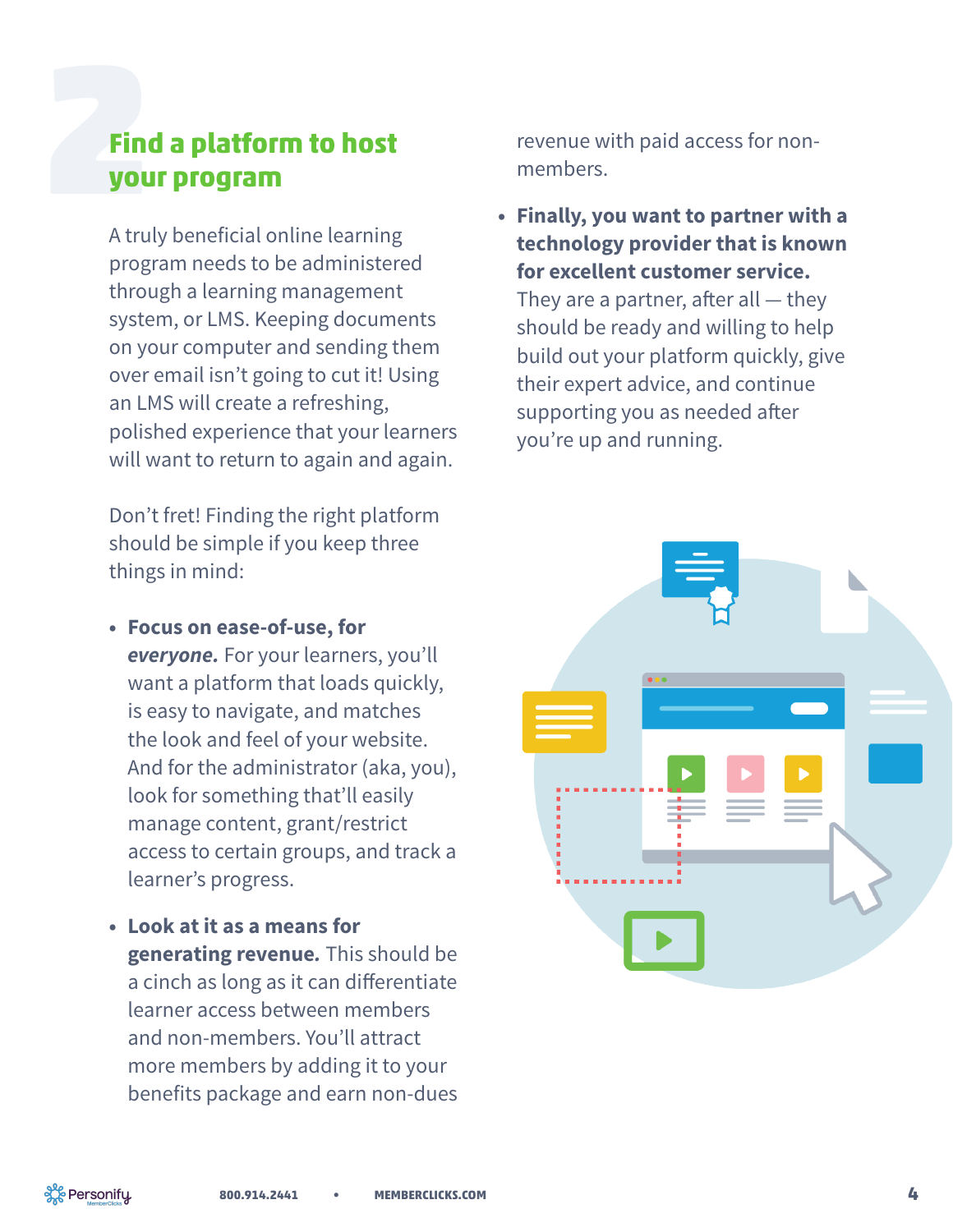# **Spread the word! Your<br>
program is ready to many program is ready to market**

Woohoo! You've developed your program and found a platform that'll make administering it easy as pie. But your work isn't quite done yet. Now you need to tell people!

- **• Announce it on multiple channels***.* Social media, your newsletter, in person at events or meetings, through email, even direct mail include an announcement in the channels members engage with most. An online learning program is an exciting benefit, so don't be afraid to go all out.
- **• Put it on your website, front and center***.* Your homepage is

another spot you should make your announcement. But after that initial message is taken down, your content should still be easy to access from the homepage. That makes for a great member experience and shows the program off to prospective members who are researching you!

**• Take advantage of word-of-mouth.** Once your program has a few active learners, you can start leaning on them in a number of ways: create testimonials about their experiences, highlight their accomplishments in your various channels, incentivize them to promote your program to their network outside of the organization, etc.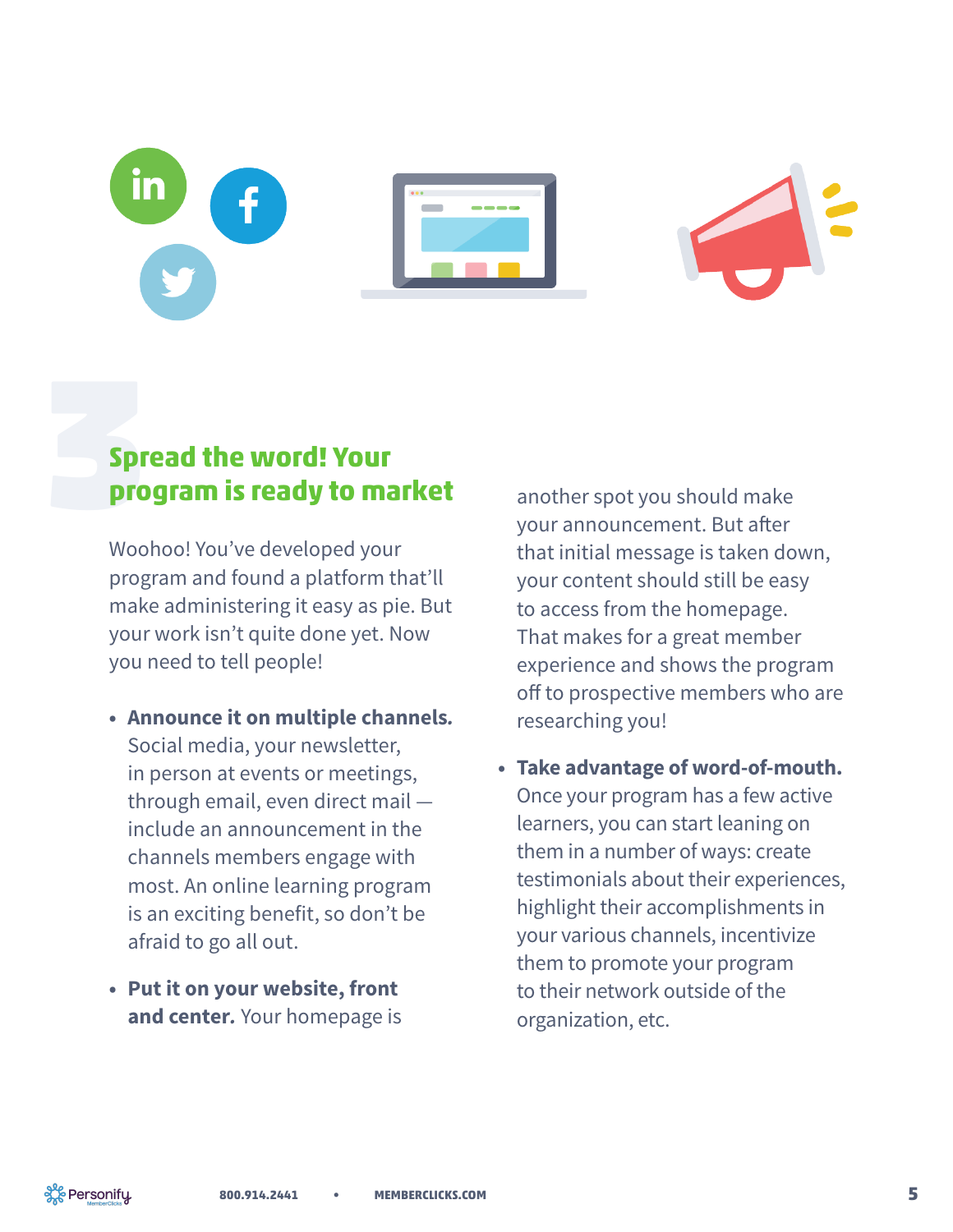# **Strengthening Membership Value**

**Just by reading and thinking about these steps, we're sure you can already see the major impact that an online learning program would have on your membership. To really kick it up a notch, consider these tips:**

## **Create a community. 1**

Don't just set it and forget it! Whatever your program's purpose, foster community activities among your learners: get program thoughts and feedback at meetings, encourage study groups — anything that'll inspire collaboration and discussion.

## **Make it work with your benefits 2 structure.**

Offering free access to your online learning program as a member benefit is a no-brainer for strengthening your membership value as a whole. But, if your organization offers multiple levels of benefits, consider how you would strengthen each package by only granting access to certain membership levels.

#### **Think professional growth. 3**

Many members join associations intending to get the tools that'll set them apart and advance their careers, so creating some kind of certification to associate with your program will really give membership value a boost.

If your members already work toward a certification, don't worry — there's additional value to be had for them, too! By formalizing your certification process in an LMS (step 2), you'll be giving them a way to easily do the necessary work, and visibility into their progress every step of the way.

## **Stay up-to-date. 4**

Block off some time on your calendar every six months or so to revisit your program's content. Accuracy and relevancy are key for maintaining an exceptional learner experience.

#### **Diversify the types of resources. 5**

People learn in different ways, so you'll want your library to include a variety of ways to absorb information: eBooks, videos, live webinars, articles, etc. You may even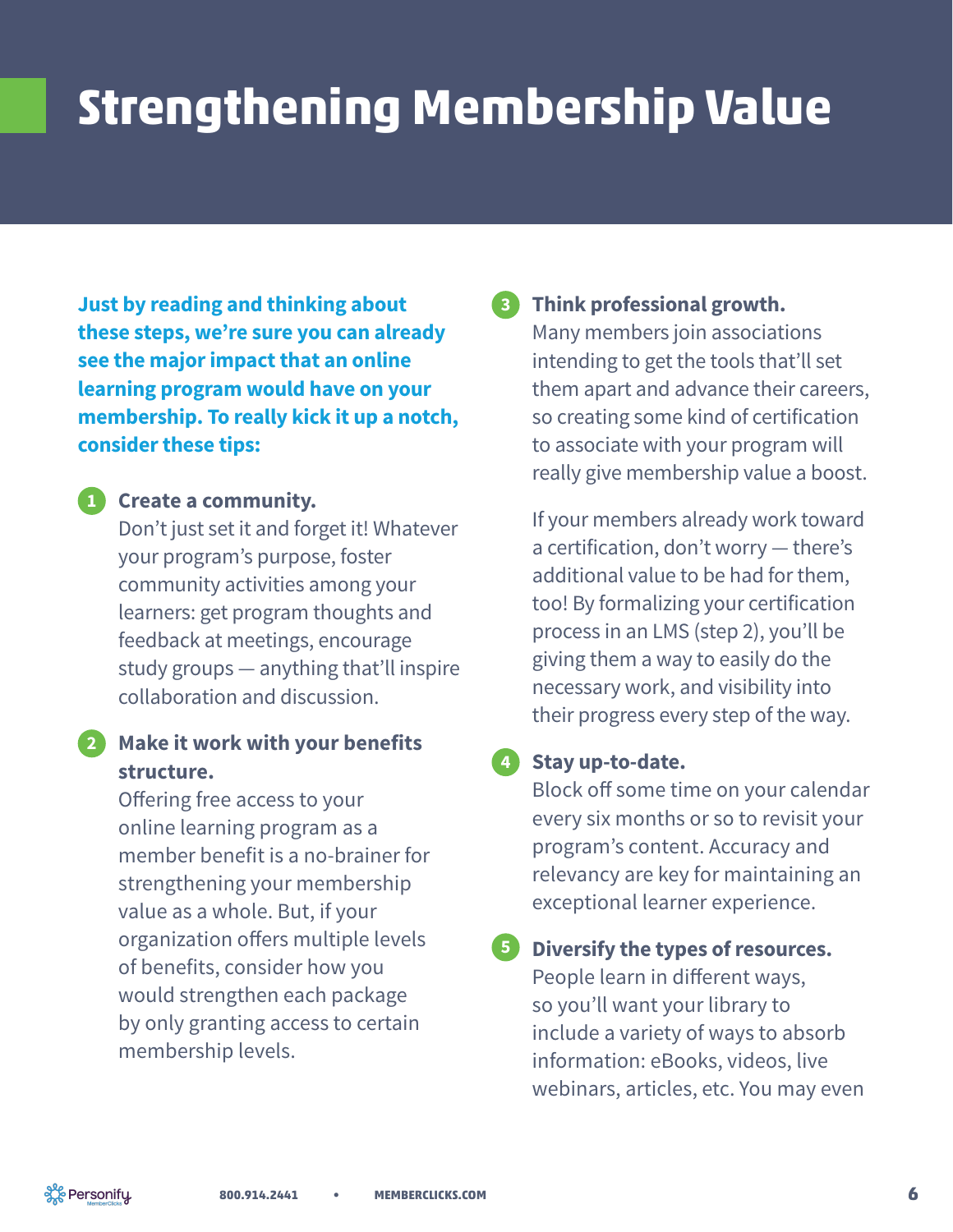consider taking one piece and using the information to create another. (Record a voiceover of eBook for those who prefer podcasts, for example.)

### **Solicit guest content. 6**

As long as it aligns with your association's goal for your online learning program, adding new voices to your resource library can help keep it fresh. Look to your members and industry experts for contributions.

## **Talk it up to the industry. 7**

Your online learning program will inherently strengthen your reputation in the industry. That said, don't be afraid to talk about it, and even see if you can get some of the major players to promote it.

## **Take a cue from Netflix. 8**

Netflix is known for recommending content based on what you've already viewed. Keep your learners engaged with your platform by doing the same! It should be easy to come up with a few suggestions for each resource.

**And just like that, you're on your way to creating an online learning program that members will benefit from for years to come!**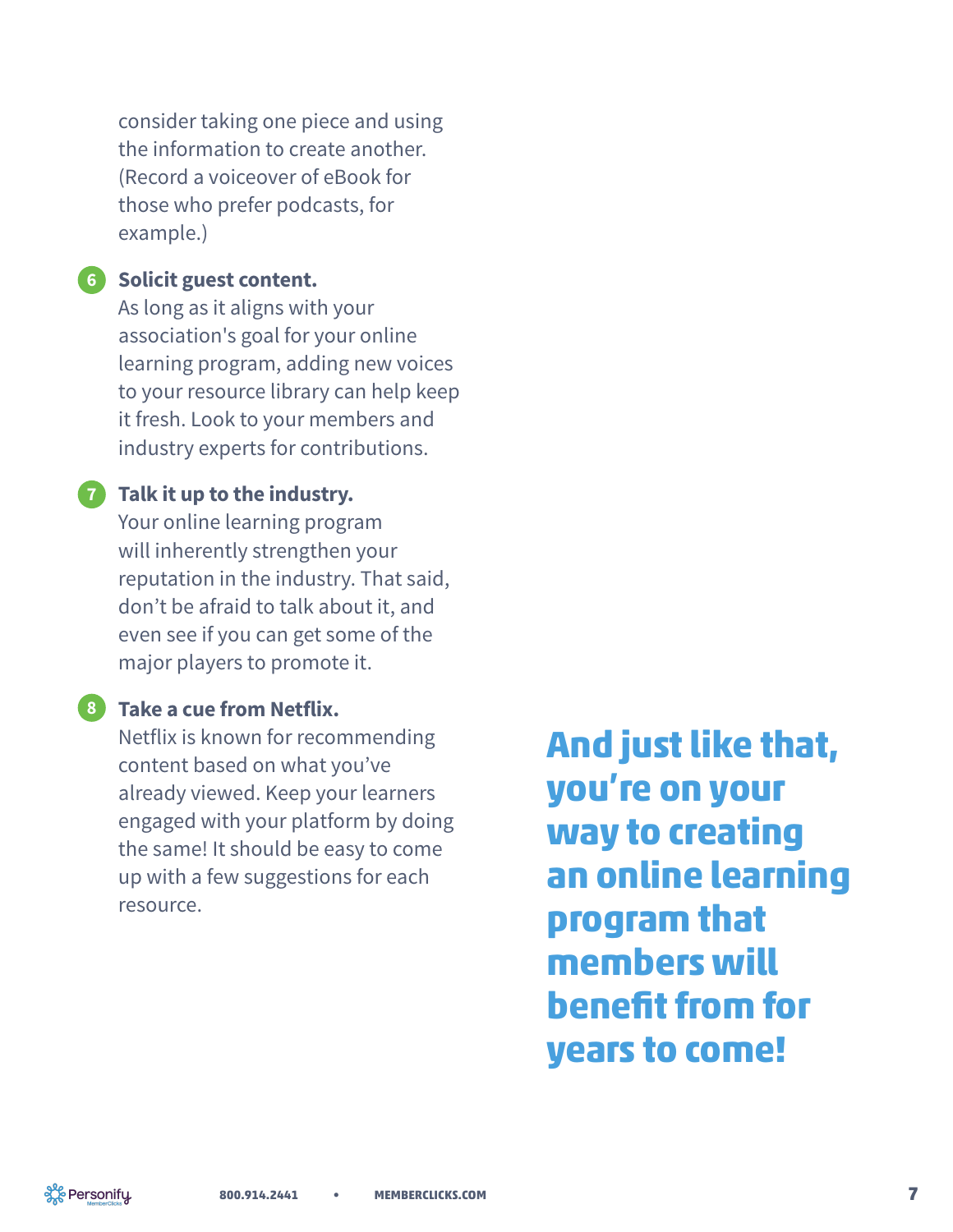The step that will probably take the longest is finding an LMS to host your program. And that's just because you'll want to do your research! Allow us to get your list started (and maybe even finished): **Introducing MC | LMS, the fullscale Learning Management System from MemberClicks!**

Backed by a proven association technology provider, MC | LMS is built to help associations easily deliver valuable content and streamline the certification process. **Introducing**

MCLMS

**The full-scale Learning [Management System from](http://www.memberclicks.com/lms)  MemberClicks!** 

# **[Click here to learn more!](http://www.memberclicks.com/lms)**

# **More about MemberClicks**

**MemberClicks offers all the tools that membership organizations need to make the most of the web. From online databases and event registrations to custom-designed websites and member communities, our products are tailor-made for professional associations, trade associations, and chambers of all sizes.**

# **For more information:**

- **Visit us at [memberclicks.com](http://www.memberclicks.com/)**
- **or call us at 800.914.2441**